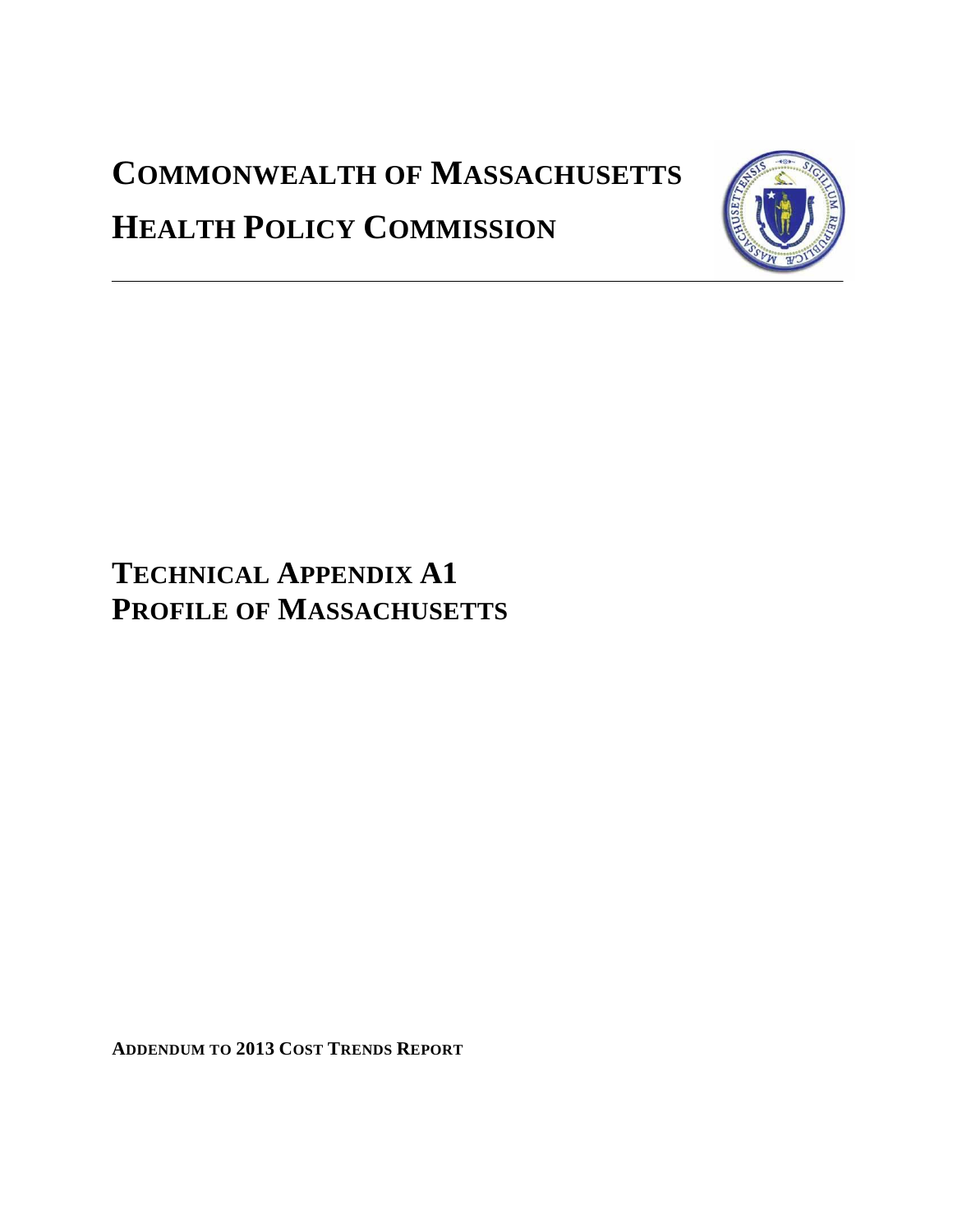# **Table of Contents**

| 4 Three factor decomposition of the growth in claims-based medical expenditures 2009-2011  5 |
|----------------------------------------------------------------------------------------------|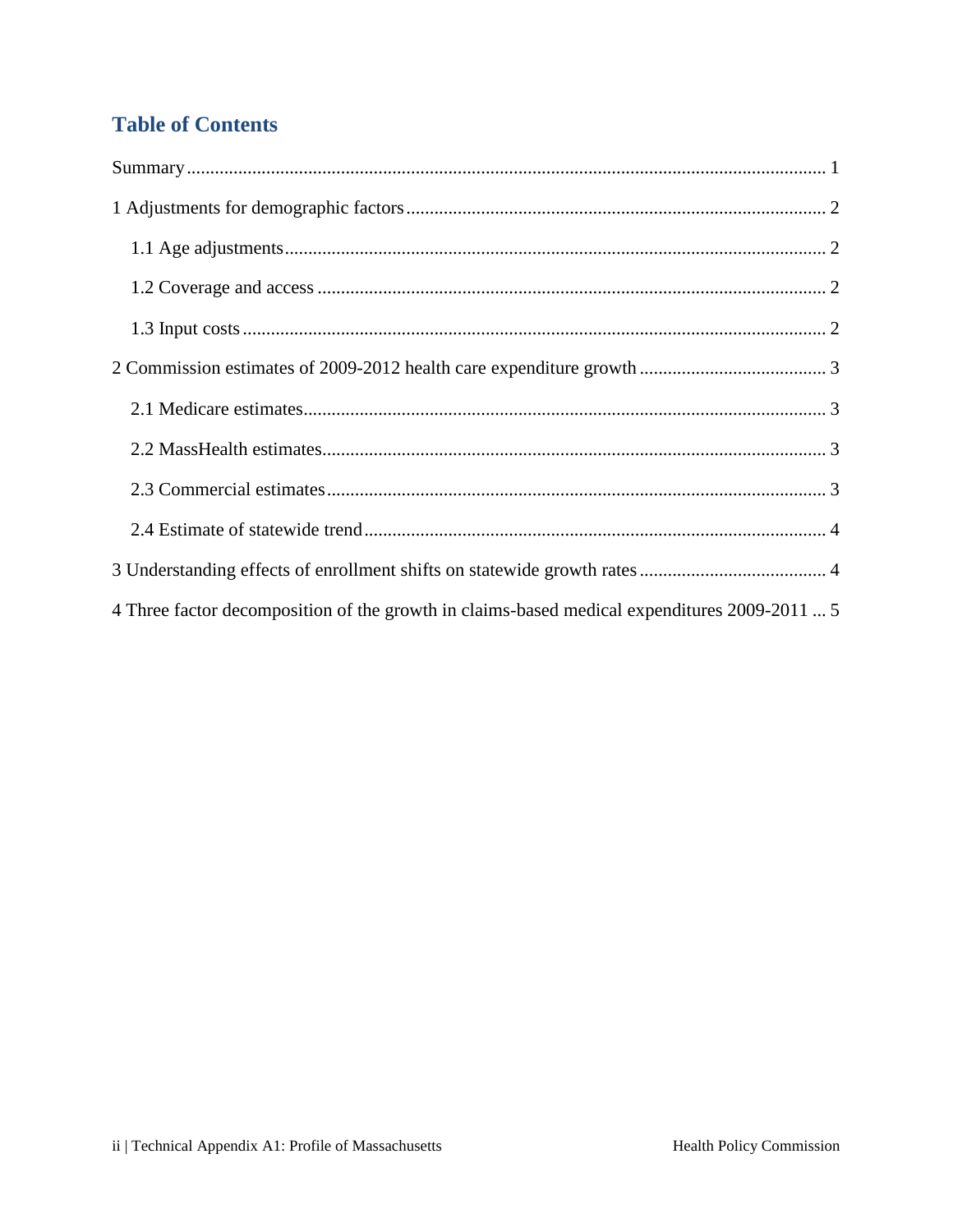#### <span id="page-2-0"></span>**Summary**

In Chapter 1, certain analyses required in-depth calculation methodologies and further explanation which are shared in this document. These include:

- 1. Adjustments for demographic factors
- 2. Commission estimates of 2009-2012 health care expenditure growth
- 3. Understanding effects of enrollment shifts on statewide growth rates
- 4. Three factor decomposition of the growth in claims-based medical expenditures 2009- 2011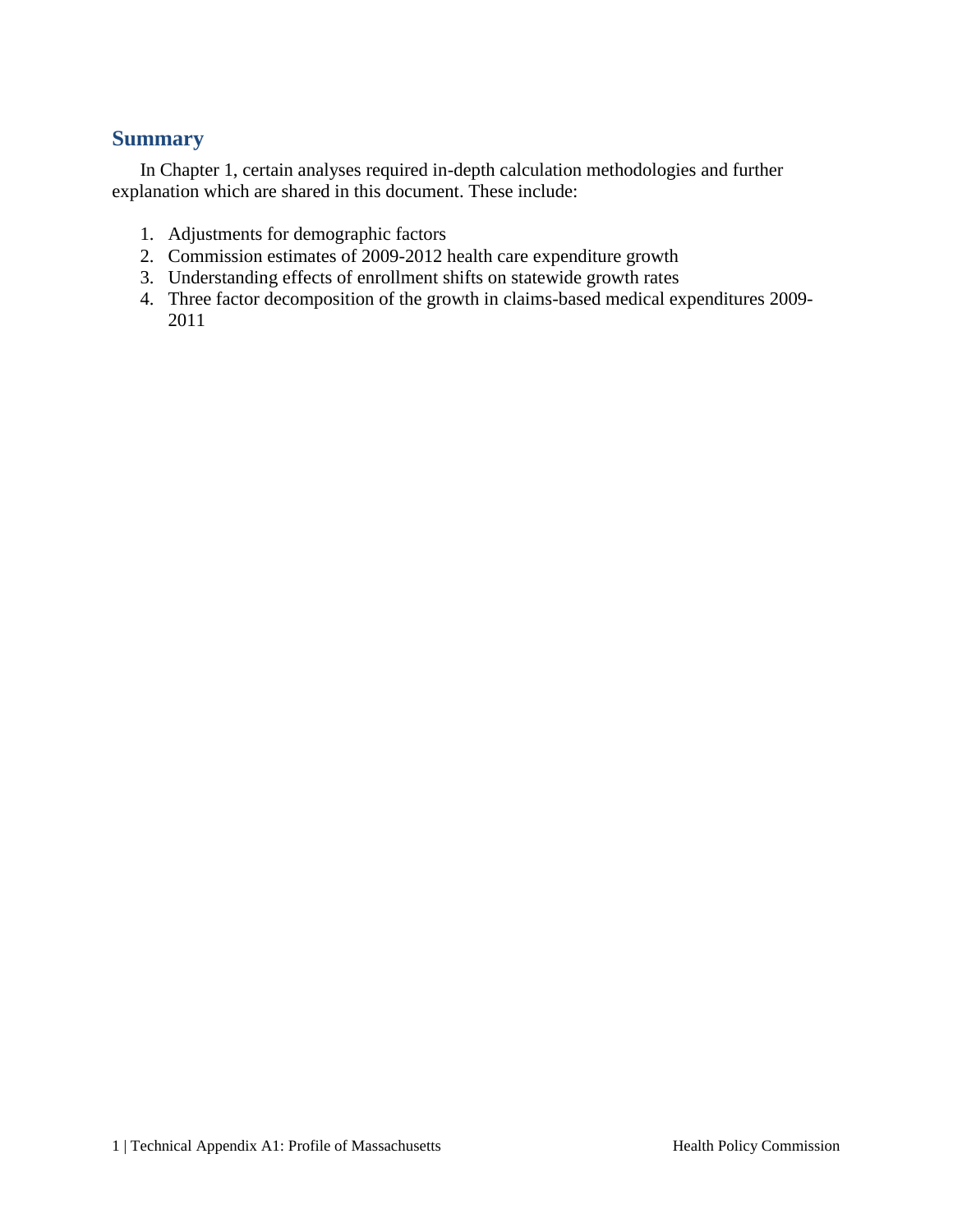# <span id="page-3-0"></span>**1 Adjustments for demographic factors**

In Chapter 1, we quantify three demographic measures which account for differences in spending between Massachusetts and the United States. The three factors quantified are age, coverage and access, and input costs. This follows standard practice in the literature.<sup>1</sup> In total, these three factors contributed 15.9 percentage points of the 36 percent difference in per capita spending. For all calculations, we used per capita spending measures and 2009 data unless otherwise marked.

#### <span id="page-3-1"></span>**1.1 Age adjustments**

To calculate the age effect, we began with data from the Medical Expenditures Panel Survey (MEPS) which estimates per capita spending by age groups. We also used the American Community Survey (ACS) 1-year estimate from the US Census Bureau for equivalent age grouping breakdowns for Massachusetts and the United States. We then calculated the difference between the weighted per capita spending values for Massachusetts and the United States. In total, we estimated spending was 3.1% higher in Massachusetts due to the older population than the United States.

We did a similar adjustment for hospital admissions using the MEPS estimate of admissions per age group. A comparable adjustment was performed with National Nursing Home Survey (NNHS) data to estimate the difference in nursing home residency rates contributed by age profile.

#### <span id="page-3-2"></span>**1.2 Coverage and access**

In a 2003 paper, Hadley and Holahan found that on average an insured individual spent 86-98% more than an uninsured individual each year. <sup>2</sup> We weighted the different full-year spending estimates for private and public individuals based on the American Community Survey, and compared it to the full-year uninsured spending estimate. We then weighted the difference in coverage between uninsured and insured in Massachusetts and the United States. In total, we estimated spending was 5.7% higher in Massachusetts due to the broader coverage and access.

#### <span id="page-3-3"></span>**1.3 Input costs**

To measure the variation due to input, we looked the Centers for Medicare & Medicaid Services (CMS) Geographic Pricing Cost Index (GPCI). The GPCI is used to adjust for local geographic differences in the cost of operating a physician practice relative to the national average. The fifth update to the GPCI was calculated in 2009, which we used. The components of GPCI are:

- Work GPCI, which reflects the relative cost difference in physician wage between a locality and the national average
- Physician Expense GPCI, which reflects the difference in office space rent and staff wages
- Malpractice GPCI, which reflects the difference in local malpractice insurance premiums.

These figures are combined into a composite GPCI through weighting with the Medicare Economic Index. The composite GPCI reported for Massachusetts includes the metropolitan Boston (1.13) and the rest of Massachusetts (1.04) localities. To combine these, we took an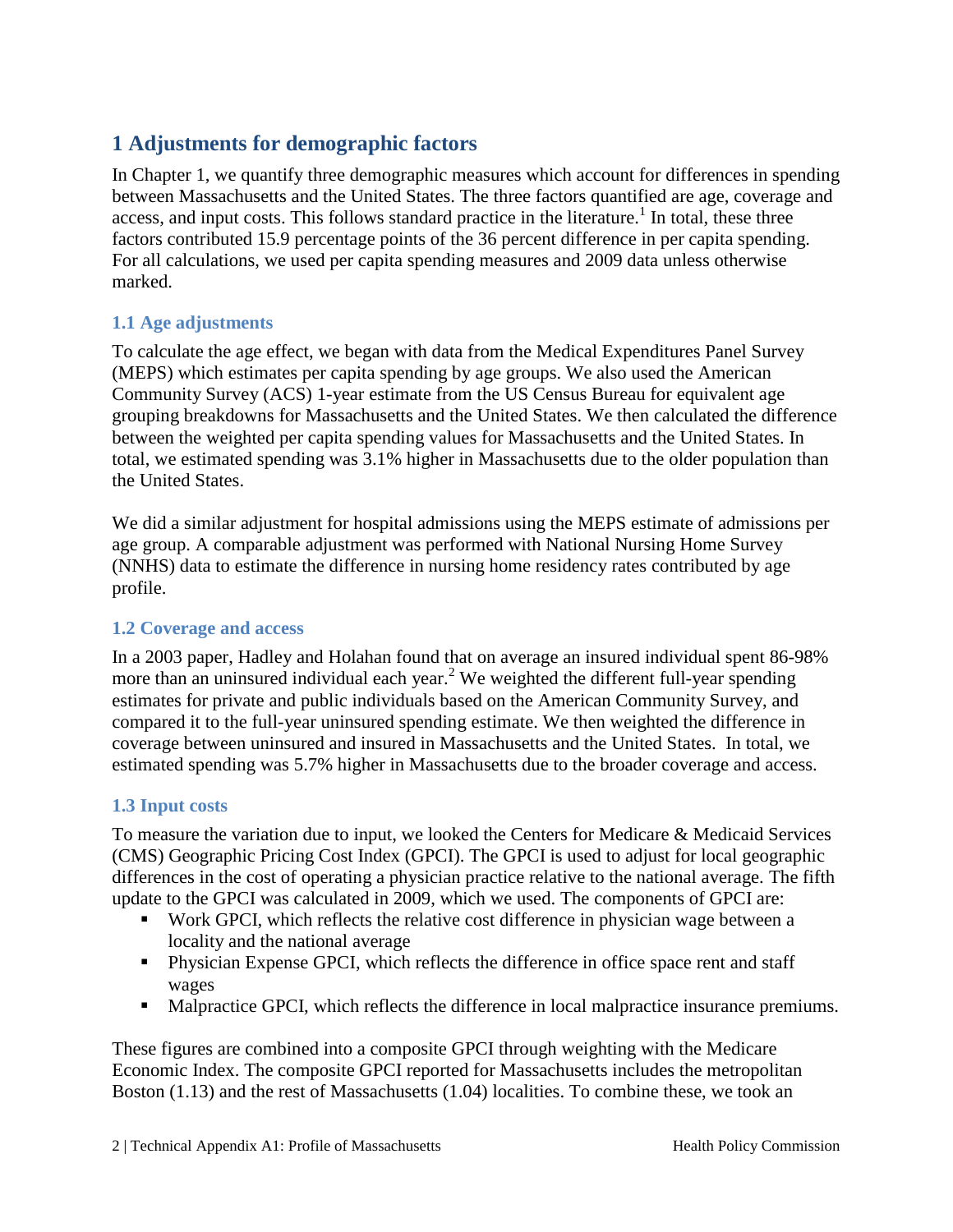average weighted by the population of each area. In total, we found a 7.1% difference from the United States.

## <span id="page-4-0"></span>**2 Commission estimates of 2009-2012 health care expenditure growth**

To date, limited data have been published on all-payer statewide expenditure growth in Massachusetts. CHIA's total medical expense (TME) reports have focused on the commercial market, and the first calculation of total health care expenditures (THCE) will be published in the autumn of 2014.

In this report, we have relied on estimates of aggregate statewide spending from CMS. The National Health Expenditure Accounts estimate personal health care expenditures by state historically, although the most recent state-level estimates published are for spending through 2009. To estimate personal health care expenditure growth in Massachusetts in more recent years, we compiled an estimate based on Medicare expenditure data received from CMS, Medicaid expenditure data from MassHealth, and CHIA's published estimates of TME.

#### <span id="page-4-1"></span>**2.1 Medicare estimates**

CMS provided data to the Commission on Medicare Fee-For-Service expenditures from 2009 to 2012 for Massachusetts residents, as well as enrollment figures for both fee-for-service and managed care beneficiaries. We estimated per beneficiary expenditures for these beneficiaries by summing medical expenditures and pharmacy expenditures and dividing by the total number of Medicare Fee-For-Service beneficiaries enrolled in either Part A or Part B.

Aggregate Medicare expenditures were estimated by multiplying this estimate of per beneficiary expenditures by total Massachusetts Medicare enrollment (across fee-for-service and managed care beneficiaries).

#### <span id="page-4-2"></span>**2.2 MassHealth estimates**

MassHealth provided various data to the Commission used in our estimates: enrollment by year for FY2009 to FY2013; total claims expenditures for fee-for-service beneficiaries and total capitated payments with dates of service in each of those years; and total supplemental payments for each year through FY2012. Supplemental payments for FY2013 have not yet been finalized, but are expected to be approximately in line with the levels paid in FY2012.

For each fiscal year, total expenditures were estimated as the sum of claims expenditures, capitated payments, and supplemental payments. Calendar-year expenditures were estimated by averaging fiscal-year expenditures, and a similar calculation was performed to estimate calendaryear enrollment. (For example, CY2009 spending was estimated as the average of FY2008 and FY2009 spending.) Per capita expenditures were calculated for each calendar year by dividing total expenditures by enrollment.

#### <span id="page-4-3"></span>**2.3 Commercial estimates**

For the commercial market, we developed per member expenditure estimates based on CHIA's TME reports and we estimated enrollment based on the American Community Survey's one-year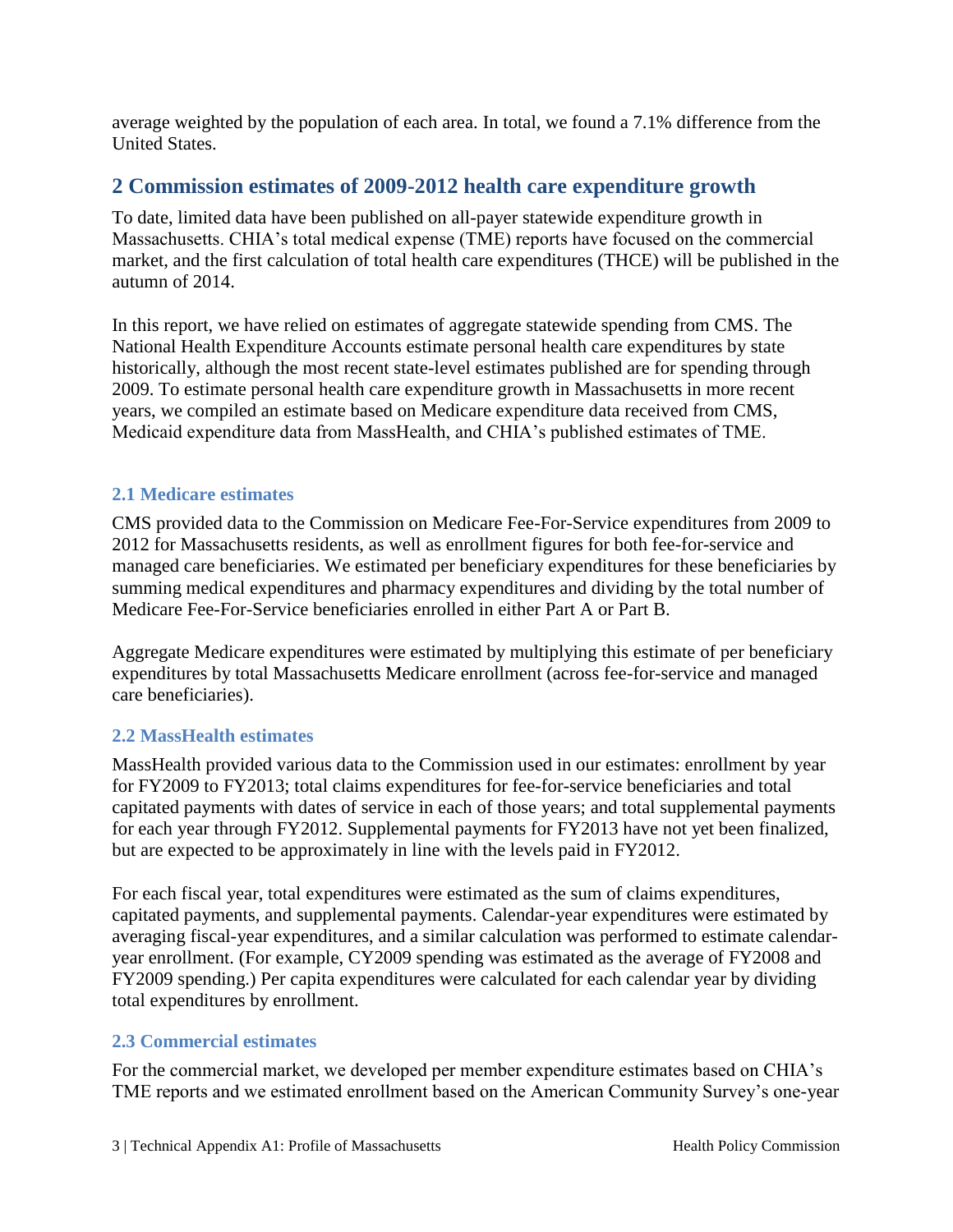estimates of insurance status, including all types of insurance status that included private coverage but no public coverage (categories included: "with employer-provided health insurance only"; "with direct purchase health insurance only"; "with employer-provided and direct purchase coverage"; and "Other private only combinations").

We used CHIA's 2012 PMPM spending estimate to obtain per member spending in 2012. Per member spending in 2011 was estimated by dividing our 2012 per member spending estimate by CHIA's 2011-2012 TME growth estimate, and a similar calculation was performed to estimate 2010 and 2009 per member spending.

We estimated aggregate expenditures in the commercial market by multiplying our per member spending estimate by our estimate of commercial enrollment.

#### <span id="page-5-0"></span>**2.4 Estimate of statewide trend**

To estimate statewide per capita health expenditures each year, we summed estimates of aggregate expenditures for Medicare, MassHealth, and commercial populations and divided by the American Community Survey's one-year estimates of state population. Growth rates were calculated based on the yearly change in estimated per capita health care expenditures.

### <span id="page-5-1"></span>**3 Understanding effects of enrollment shifts on statewide growth rates**

From our estimates of health care spending growth from 2009 to 2012, statewide per capita growth in personal health care expenditures was 3.2 percent, while the per member spending for each of the Medicare, Medicaid, and commercial populations grew by no more than 3.0 percent. Examining shifts in enrollment between payers year-to-year is important, as trends observed in averages within subsets of the state may differ from the trends seen for the state as a whole.

For example, if the highest cost patients from a payer with relatively low-cost patients were to move to another payer with relatively high-cost patients, the migration of the patients could reduce per member spending for the first payer, and also reduce per member spending for the second payer, if the patient's spending were below the second payer's average (Figure A1.1). Reasons for these types of enrollment shifts include, but are not limited to, the aging of the population, expansion of public payer coverage, and shifts to public payers during a recession.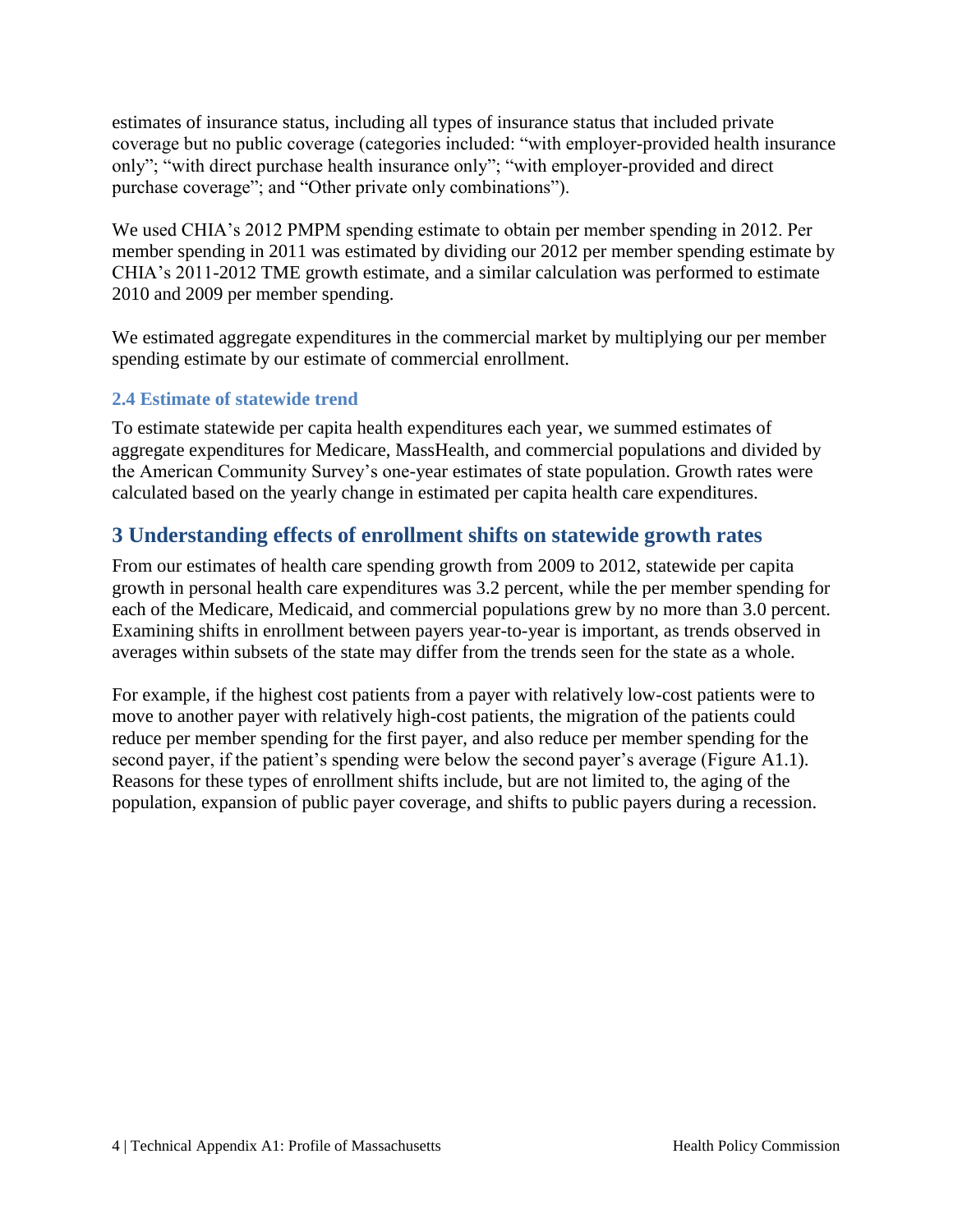#### Figure A1.1: Accounting for shifts in payer mix is important when tracking statewide growth (illustrative example)

Per member per year spending



In Massachusetts, these enrollment shifts are occurring, and they mean that the payer-specific growth rates do not fully represent the statewide growth rate. For example, if each payer had achieved a per member growth rate of 3.6 percent annually with the actual enrollment trends from 2009 to 2012, the statewide growth would have been 4.8 percent annually over that time period.

# <span id="page-6-0"></span>**4 Three factor decomposition of the growth in claims-based medical expenditures 2009-2011**

We and the Lewin group used the all-payer claims database to deconstruct trends in health care spending into three component parts:

- Change in the burden of illness or risk level of the population,
- Change in the quantity of services used, adjusted for risk
- Change in the price paid

 $\overline{a}$ 

Table A1.1 below expands on how these concepts were defined and implemented using data from the APCD. The sample consisted of claims for the state's three largest commercial payers - - Blue Cross Blue Shield of Massachusetts (BCBS), Harvard Pilgrim Health Care (HPHC), and Tufts Health Plan (THP) -- and Medicare Fee-For-Service.<sup>i</sup> [1] Our analyses incorporated claims-based medical expenditures but not drug spending or payments made outside the claims system. See **Technical Appendix B2** for more information on the methods used to generate the analytic file.

<sup>&</sup>lt;sup>i</sup> The three commercial payers we focus on -- BCBS, HPHC, and THP -- represent nearly 80 percent of the commercial market. Medicare claims analyses do not include expenditures by Medicare Advantage plans.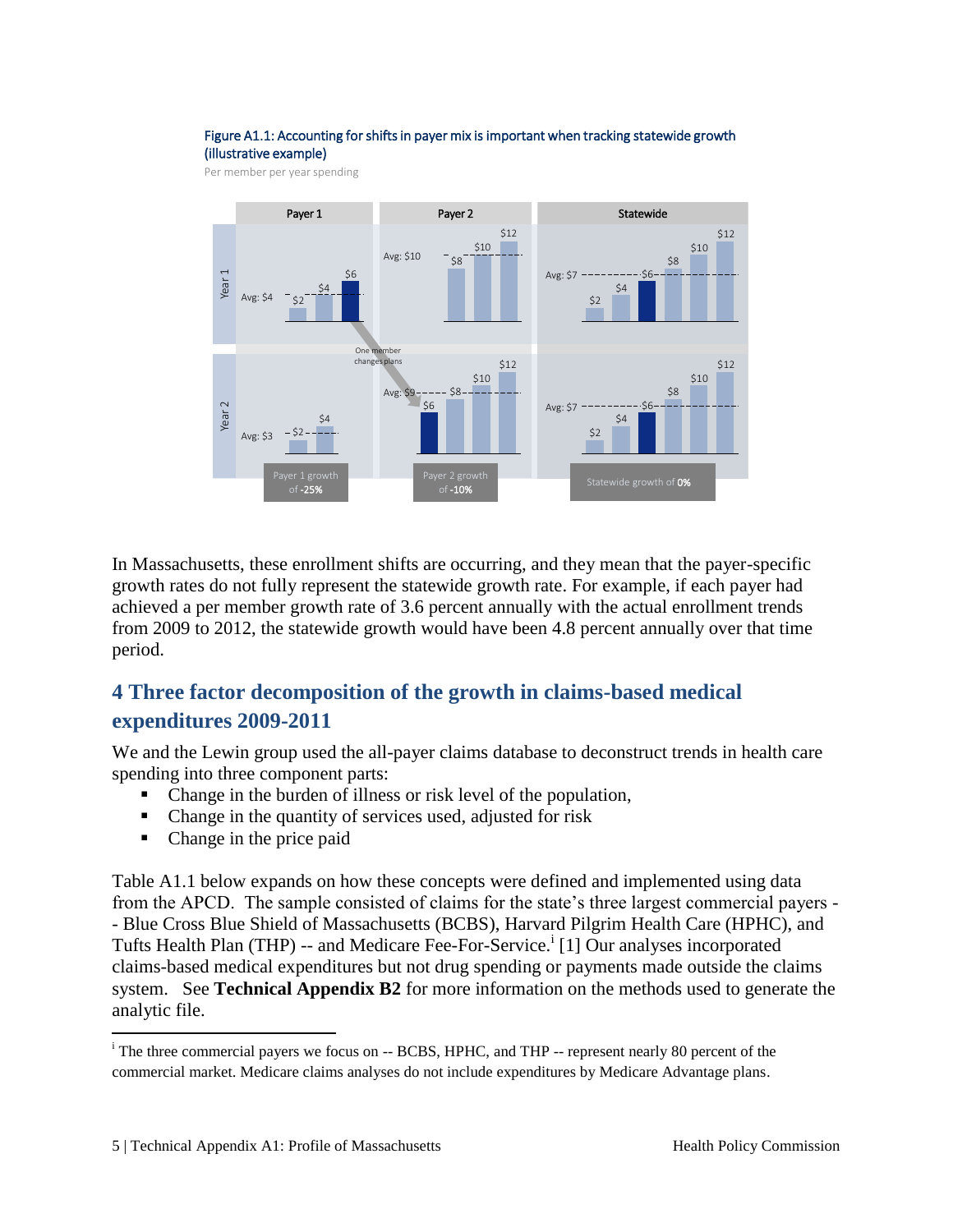Table A1.1: Definition of Concepts in Three Factor Decomposition of the Growth in Spending 2009-2011

| Term                                     | Definition                                                                                                                                                                                                                                                                                                                                                                                         |  |  |  |
|------------------------------------------|----------------------------------------------------------------------------------------------------------------------------------------------------------------------------------------------------------------------------------------------------------------------------------------------------------------------------------------------------------------------------------------------------|--|--|--|
| Observed spending                        | Total spending on covered services.                                                                                                                                                                                                                                                                                                                                                                |  |  |  |
| Normalized spending<br>(Standardized \$) | A standardized measure of spending that does not vary by payer, provider, or time period. In<br>effect, a measure of the quantity of services. This measure is calculated by re-pricing all<br>services using a standard fee schedule.                                                                                                                                                             |  |  |  |
| Relative price paid                      | A composite price measure that complements normalized spending and reflects price variation<br>due to differences among payers, providers, and time periods. This measure is calculated as:<br>(Spending for all services at prices paid) / (Spending for all services priced using a standard fee<br>schedule). As a result, total observed spending = normalized spending * relative price paid. |  |  |  |
| Patient risk score                       | A measure of a patient's expected need for health care services due to demographic and clinical<br>characteristics.                                                                                                                                                                                                                                                                                |  |  |  |

Table A1.2 contains our findings. Consistent with data from other sources, this analysis indicates that changes in price paid were the main driver of the growth in commercial spending between 2009 and 2011.

#### Table A1.2: Three-Factor Decomposition of the Growth in Spending

Contribution to rate of change in claims-based expenditures (excluding pharmacy spending), 2009-2011

| Measure                                                            | Commercial           | Medicare |      |
|--------------------------------------------------------------------|----------------------|----------|------|
| Observed spending                                                  | ob                   | 3.6%     | 2.0% |
| Normalized spending                                                | n                    | $-1.9%$  | 1.3% |
| Three factor decomposition of growth in observed spending          |                      |          |      |
| Risk                                                               |                      | $-1.3%$  | 0.3% |
| Normalized spending adjusted for risk (quantity adjusted for risk) | $[(1+n)/(1+r)] - 1$  | $-0.6%$  | 1.0% |
| Relative price paid                                                | $[(1+ob)/(1+n)] - 1$ | 5.6%     | 0.6% |

Notes: Total observed spending = risk \* normalized spending adjusted for risk \* relative price paid

 $(1+ob) = (1+r) * (1+n)/(1+r) * (1+ob)/(1+n)$ 

With: ob=change in observed spending, n= change in normalized spending, r=change in risk score

All changes are measured in nominal terms. During the study period, the rate of inflation based on the US GDP deflator was 1.8 percent per year. Readers may not be able to reproduce results due to rounding.

Source: All-Payer Claims Database; The Lewin Group; HPC analysis. See Technical Appendix B4 for additional details on the Lewin trend analysis.